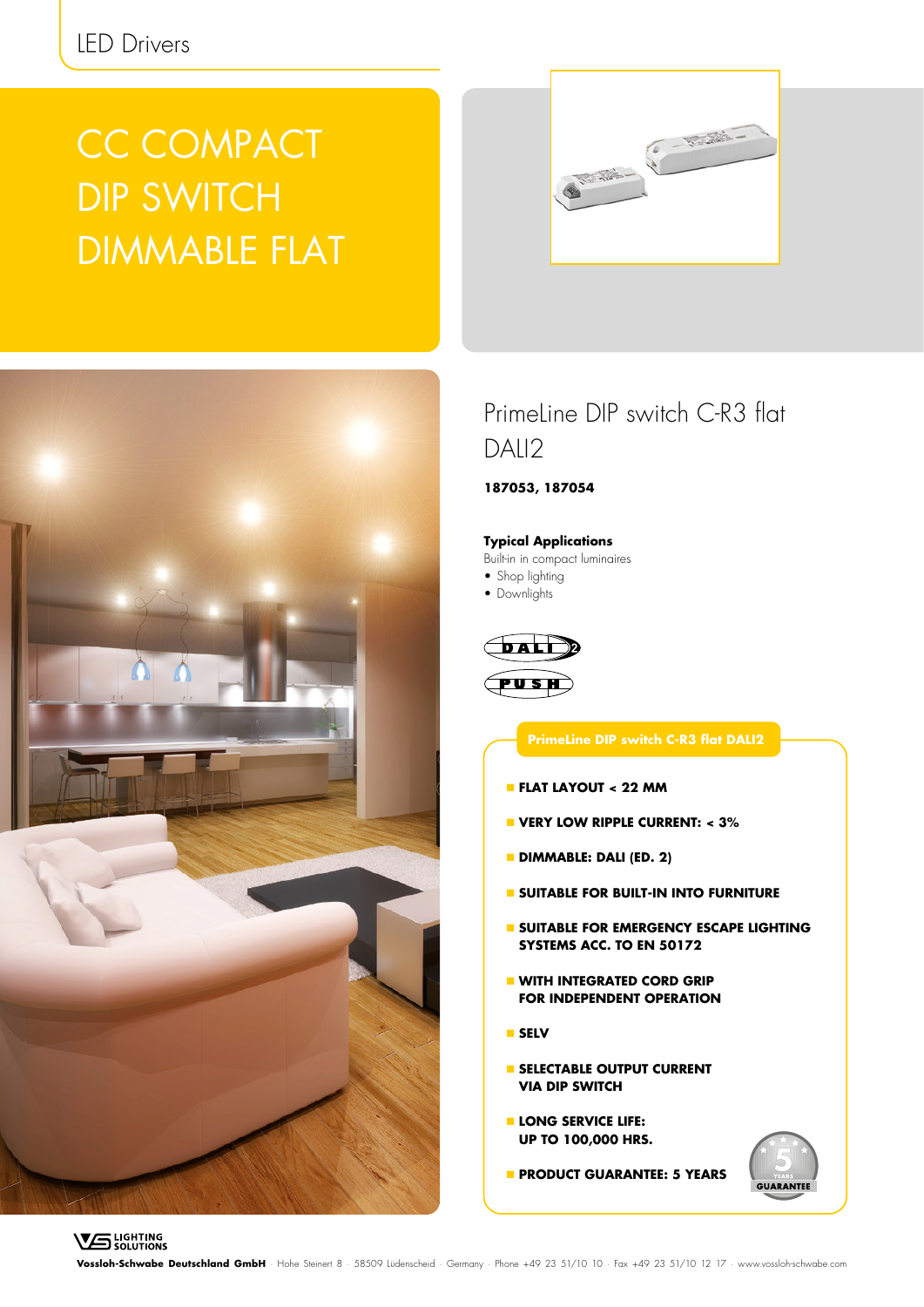## **PrimeLine DIP switch C-R3 Flat**

#### **Product features**

- Compact casing shape
- For independent operation with cord grip
- For built-in without cord grip

#### **Functions**

- The required current output can be chosen by dip switches.
- Suitable for central battery system for emergency lighting acc. to EN 50172

#### **Electrical features**

- Mains voltage:  $220-240$  V  $\pm 10\%$
- Mains frequency: 50-60 Hz
- DC operation: 198-276 V, 0 Hz
- Push-in terminals: 0.5-1.5 mm<sup>2</sup>
- Power factor at 12 W: 0.95
- Standby losses: < 0.5 W
- Open circuit voltage (Umax.): 60 V
- Secondary side switching of LED modules is not allowed.

#### **Dimming**

- Dimming range: 1 to 100%
- If no dimming interface is connected, brightness will stay at 100%.

#### **Safety features**

- Protection against transient main peaks up to 2 kV (between L and N) and up to 4 kV (between L/N and PE)
- Electronic short-circuit protection
- Overload protection
- Overtemperature protection
- Protection against "no load" operation
- Degree of protection: IP20
- Protection class I (built-in version); protection class II (independent version)
- SELV

#### **Packaging units**

| Ref. No.                   | Packaging unit  |            |     |  |  |  |  |
|----------------------------|-----------------|------------|-----|--|--|--|--|
|                            | Pieces<br>Boxes | Weight     |     |  |  |  |  |
|                            | per box         | per pallet |     |  |  |  |  |
| <b>Built-in drivers</b>    |                 |            |     |  |  |  |  |
| 187053 50<br>80            |                 |            |     |  |  |  |  |
| <b>Independent drivers</b> |                 |            |     |  |  |  |  |
| 187054                     | 50              | 80         | 113 |  |  |  |  |





#### **Dimensions built-in drivers**

- Casing: K33.5 (187053)
- Length: 97.5 mm
- Width: 42.5 mm
- Height: 22.0 mm





#### **Dimensions independent drivers**

- Casing: K33.5 (187054)
- Length: 146.5 mm
- Width: 43.5mm





 $\Box$ 

#### **Product guarantee**

- $5$  years
- The conditions for the Product Guarantee of the Vossloh-Schwabe Group shall apply as published on our homepage (www.vossloh-schwabe.com). We will be happy to send you these conditions upon request.

#### **Applied standards**

- EN 61347-1
- EN 61347-2-13
- $\bullet$  FN 61547
- EN 61000-3-3
- FN 62384
- FN 55015
- IFC 62386 ed. 2 part 102/103/207
- VDE 0710-T14





**Dimming** Analogue



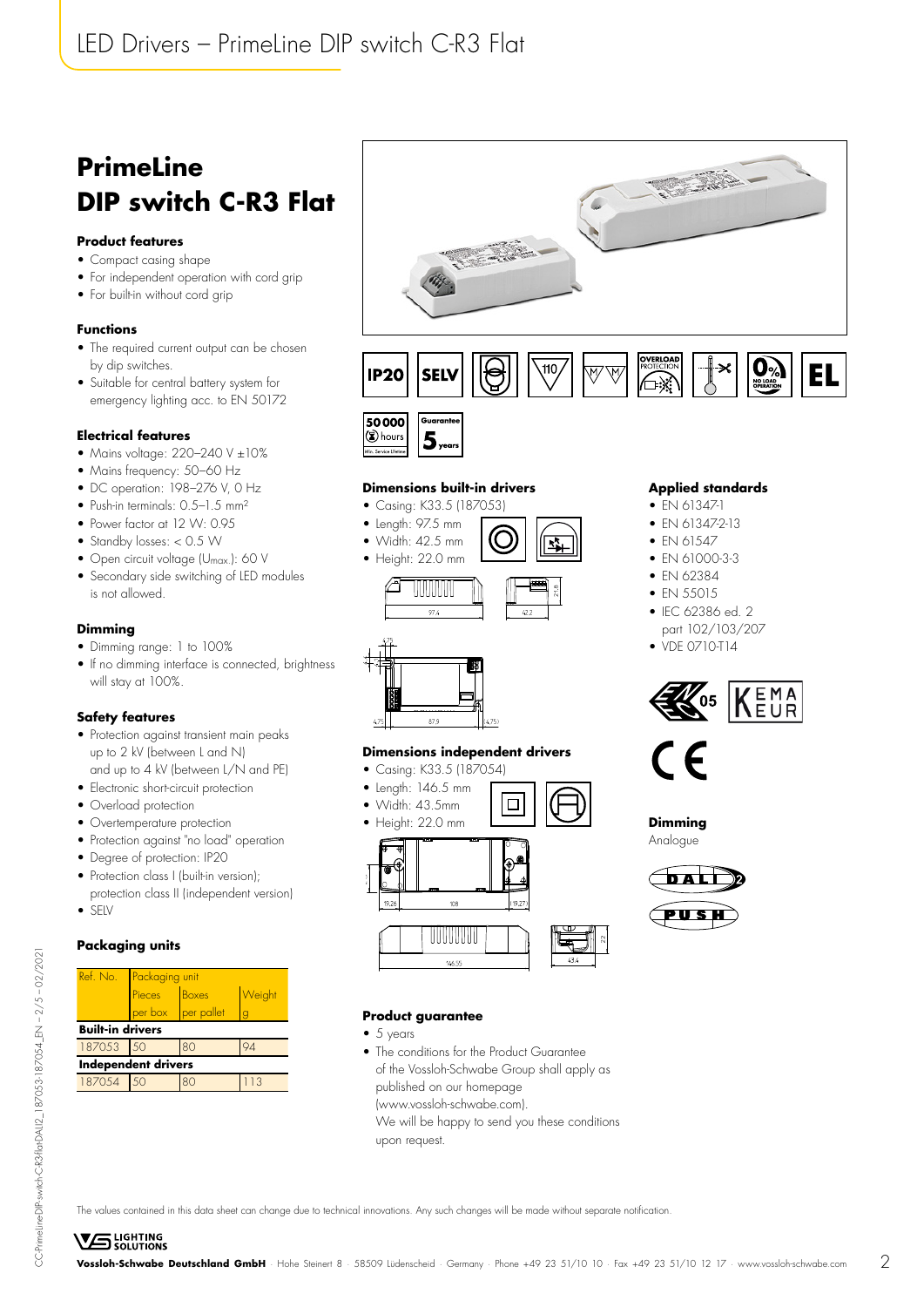#### **Electrical characteristics**

| Max.   | Type         | Ref. No. |             | <b>Voltage</b>       | <b>Mains</b> | <b>Inrush</b> | Current       | Voltage   | THD           | <b>Efficiency</b> | Ripple        |
|--------|--------------|----------|-------------|----------------------|--------------|---------------|---------------|-----------|---------------|-------------------|---------------|
| output |              | built-in | independent | $50 - 60$ Hz current |              | current       | output DC     | output    |               | at full load      | 100 Hz        |
| W.     |              |          |             |                      | mA           | $A / \mu s$   | mA            | DC(N)     | $\frac{9}{6}$ | <b>% (230 V)</b>  | $\frac{9}{6}$ |
| 11.5   | ECXd 700.436 | 187053   | 187054      | 220-240              | 200          | 5/50          | 250 ±6%       | $10 - 49$ | < 10          | > 89              | $ <$ 3        |
| 13.0   |              |          |             |                      |              |               | 280 ±6%       | $10 - 49$ |               |                   |               |
| 14.5   |              |          |             |                      |              |               | $310 * 6%$    | $10 - 49$ |               |                   |               |
| 15.5   |              |          |             |                      |              |               | 340 ±6%       | $10 - 48$ |               |                   |               |
| 16.7   |              |          |             |                      |              |               | 370 +5%       | $10 - 48$ |               |                   |               |
| 18.0   |              |          |             |                      |              |               | $400 *5%$     | $10 - 47$ |               |                   |               |
| 19.2   |              |          |             |                      |              |               | 430 +5%       | $10 - 47$ |               |                   |               |
| 20.5   |              |          |             |                      |              |               | 460 ±5%       | $10 - 47$ |               |                   |               |
| 21.5   |              |          |             |                      |              |               | 490 ±5%       | $10 - 46$ |               |                   |               |
| 22.8   |              |          |             |                      |              |               | 520 ±5%       | $10 - 46$ |               |                   |               |
| 23.7   |              |          |             |                      |              |               | 550 ±5%       | $10 - 45$ |               |                   |               |
| 24.5   |              |          |             |                      |              |               | 580 ±5%       | $10 - 44$ |               |                   |               |
| 25.7   |              |          |             |                      |              |               | $610 * 5%$    | $10 - 44$ |               |                   |               |
| 26.0   |              |          |             |                      |              |               | 640 ±5%       | $10 - 41$ |               |                   |               |
| 26.0   |              |          |             |                      |              |               | $670 \pm 5\%$ | $10 - 39$ |               |                   |               |
| 26.0   |              |          |             |                      |              |               | 700 ±5%       | $10 - 37$ |               |                   |               |

#### **Maximum ratings**

Exceeding the maximum ratings can lead to reduction of service life or destruction of the drivers.

| Ref. No. | <b>Ambient temperature</b> |                   | Operation humidity |        | Storage temperature |                     | Storage humidity |        | Max. operation                        | Degree of        |
|----------|----------------------------|-------------------|--------------------|--------|---------------------|---------------------|------------------|--------|---------------------------------------|------------------|
|          | range                      |                   | range              |        | range               |                     | range            |        | temperature at $t_c$ point protection |                  |
|          | <sup>o</sup> C min.        | $\sim$<br>'C max. | % min.             | % max. | <sup>°</sup> C min. | <sup>o</sup> C max. | $\%$ min.        | % max. | $\sim$<br>◡                           |                  |
| 187053   | $-25$                      | $+45$             |                    | 80     | $-30$               | $+80$               |                  | 85     | $+80$                                 | IP <sub>20</sub> |
| 187054   | $-25$                      | $+40$             |                    |        |                     |                     |                  |        |                                       |                  |

#### **Expected service life time**

at operation temperatures at t<sub>c</sub> point

| Operation<br>current | Ref. No. |        |  |  |
|----------------------|----------|--------|--|--|
| Max.                 | 70 °C    | 80 °C  |  |  |
| hrs.                 | 100,000  | 50,000 |  |  |

#### **Product labels and dip-switch settings**

| LIGHTING<br><b>SOLUTIONS</b><br><b>SEC</b><br>Vossloh-Schwabe Deutschland GmbH<br><b>SEC</b>    |
|-------------------------------------------------------------------------------------------------|
| Hohe Steinert 8, D-58509 Lüdenscheid<br>rated = 250700mA<br><b>Flectronic Converter for IFD</b> |
| Urated = $1049V$<br>10mm<br><b>Type ECXd 700.436</b><br>$= 59$<br>Umax                          |
| Ref. No. 187053<br>tc=80°C<br>ta=-2545°C<br>Pmax<br>$= 26 W$<br>Made in Italy                   |
| PRI                                                                                             |
| $= 220240V -$<br>UN.<br>$lmax = 150mA$                                                          |
| 05<br>$= 5060$ Hz<br>ŀ۷                                                                         |
| $= 0.95$<br>OFF.<br>Range of application                                                        |
| DC 176275V; Imax=180mA<br>"SEE DIP SWITCH SETTINGS ON BOTTOM SIDE                               |
|                                                                                                 |
|                                                                                                 |



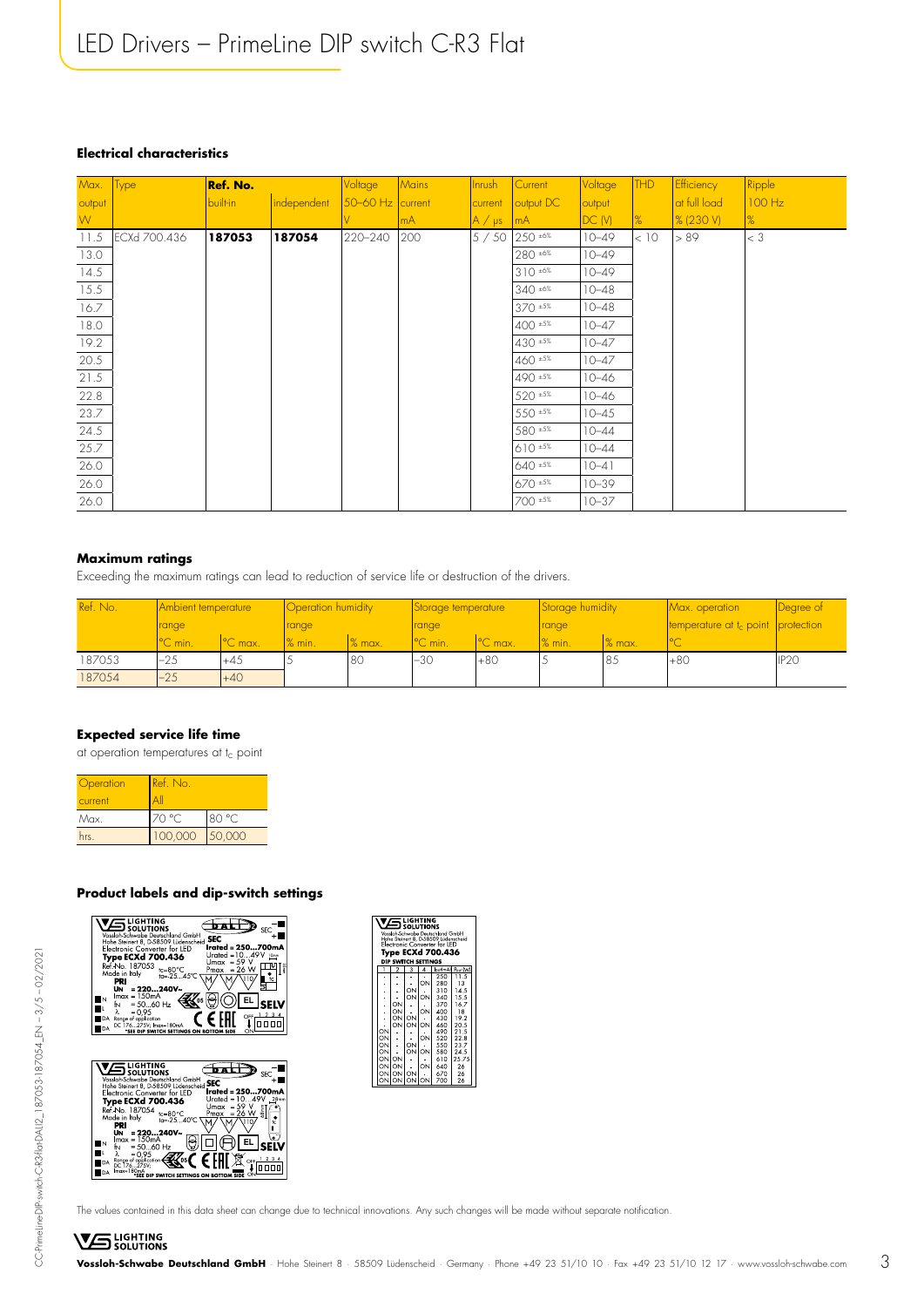### **Typ. performance graphs for 187053, 187054 / Type ECXd 700.436**





#### **Safety functions**

• Transient mains peaks protection:

 Values are in compliance with EN 61547 (interference immunity). Surges between L–N: up to 2 kV and up to 4 kV between L/N and PE

• Short-circuit protection:

 The control gear is protected against permanent short-circuit with automatic restart function.

- Overload protection: The control gears have overload protection due to limitation of DC output voltage < 60 V. Please check before switch-on mains power supply that the selected LED load is suitable (see Electrical Characteristics on data sheet).
- Overheating: The control gears have overheating protection.

**VS** LIGHTING

- In case of overheating the control gear will shut down. For restart switch of the mains for 1 min. and start again.
	- The temperature reduces the output current of the control gear in the event of overheating.
- No load operation: The control gear is protected against no load operation (open load).
- If any of the above mentioned safety functions will be triggered, disconnect the control gear from the power supply then find and eliminate the cause of the problem.



#### **DC and emergency lighting operation**

The control gears are suitable for direct voltage operation (DC). Reliable DC operation is guaranteed if the specified working area of LED driver is maintained.

- Light level at DC operation (EOF<sub>X</sub>):
	- 100 % (not adjustable)
- DC range: 198–276 V
- DC operation: 3 hrs. (acc. to EN 50172)

#### **Corridor function**

To enable a predefined corridor function profile please follow the instructions below:

- Enable: press the push button for (t > 60 s) to activate the corridor function.
- Disable: disconnect the driver from mains for (t > 5 s) to deactivate the corridor function.
- 100 % light: Keep the button pressed.
- The fade off time is 30 seconds, light intensity 10%.
- The prolong time is 30 minutes, then off.